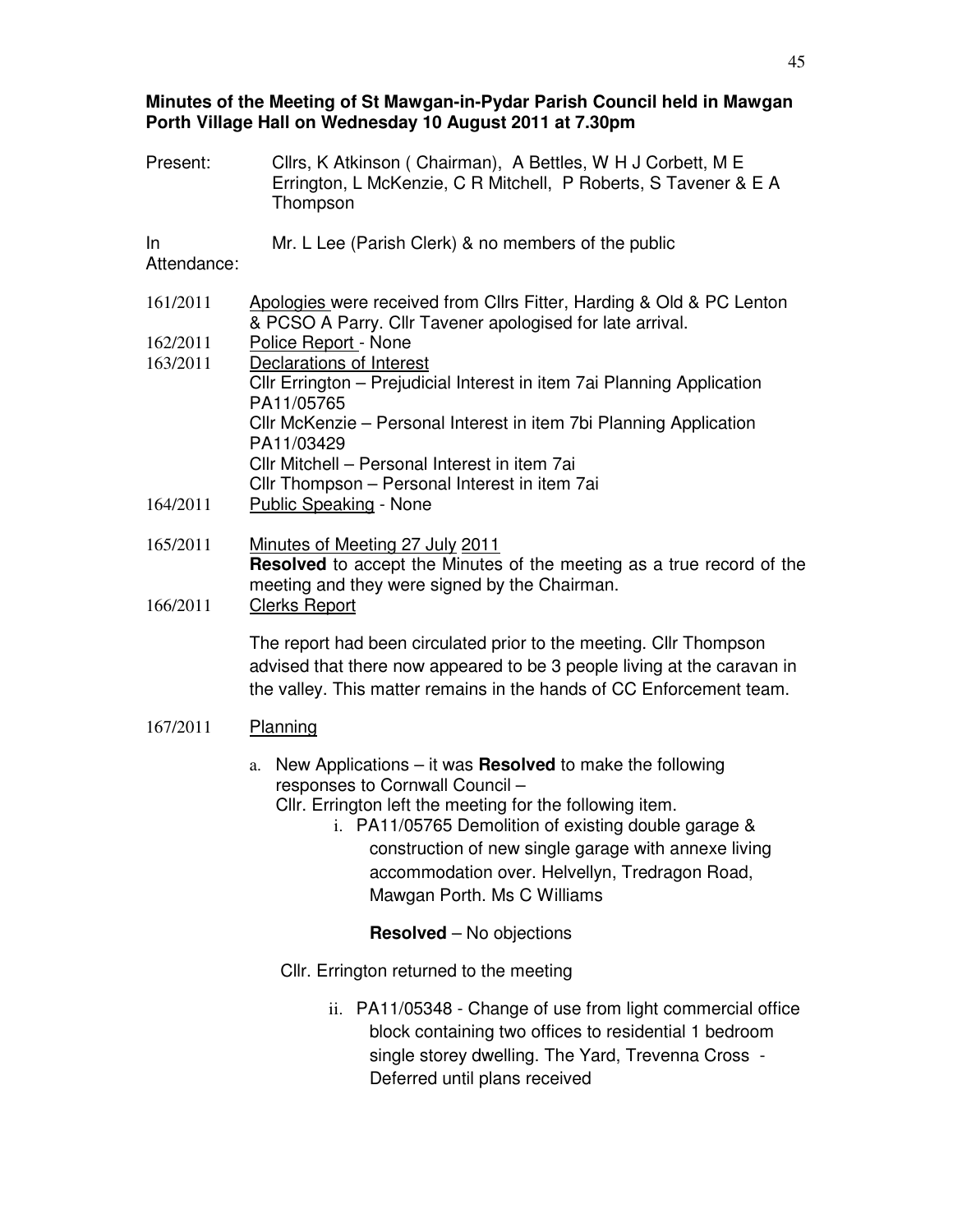b. Deferred application from previous meeting

Cllr Tavener arrived during the following item

i. PA11/03429 Merlin Golf & Country Club, St Eval Rd, Mawgan Porth

Siting of single 50KW, 3 blade Wind turbine, Hub height 25m, Rotor diameter 19.2m, Blade Tip Height 34.6m The PC had still to receive a response from CC to the questions previously raised with it. Therefore **Resolved** to Object to the application on the grounds, inter alia, that (1) this was a large and obtrusive industrial structure that had a harmful visual effect on the AGLV which outweighed any carbon-saving benefits and was thus contrary to the latest National Planning Policy advice; (2) proximity to existing Bear's Downs windfarm creating a proliferation of turbines across the northern edge of the AGLV contrary to Policy 14 of the Local Plan; (3) the impossibility of restricting future similar application at less obtrusive locations within the AGLV if the present application were approved. A detailed letter of objection would be prepared by the planning group.

- c. Advices and decisions from Cornwall Council
	- i. PA11/04088 Plot adjacent to Pirates Perch, Trenance, Mawgan Porth, Mrs Cutt, To replace extant permission C2/08/01080 for the erection of a dwelling. Amendments to design, fenestration & garden from building already approved. **Conditional Planning Permission Approved**
	- ii. PA11/04317 Building 617 RAF St Mawgan, Secretary of State of Defence Creation of a training facility, comprising of refurbishment of an existing vacant warehouse building to contain the training function. The erection of a 2 storey extension housing the administration element of the facility & a single storey extension for storage purposes. **Conditional Planning Permission Approved**
- d. Enforcement Issues
	- i. The current appearance of the Riviera Inn site leaves a lot to be desired. **Resolved** – Cllr Corbett to liaise with the Clerk to write to CC Enforcement team
	- ii. The Park **Resolved** that the Chairman would write to David Edmundson at CC with a copy to P Mason CC raising the PC's concerns about the handling of the outstanding issues.

## 168/2011 Accounts

|           | It was Resolved to pay the following accounts totalling £2470.22 |        |
|-----------|------------------------------------------------------------------|--------|
| T Michell | Maintenance Contract - July 2011                                 | 959.32 |
| L Lee     | Salary & expense July 2011                                       | 807.07 |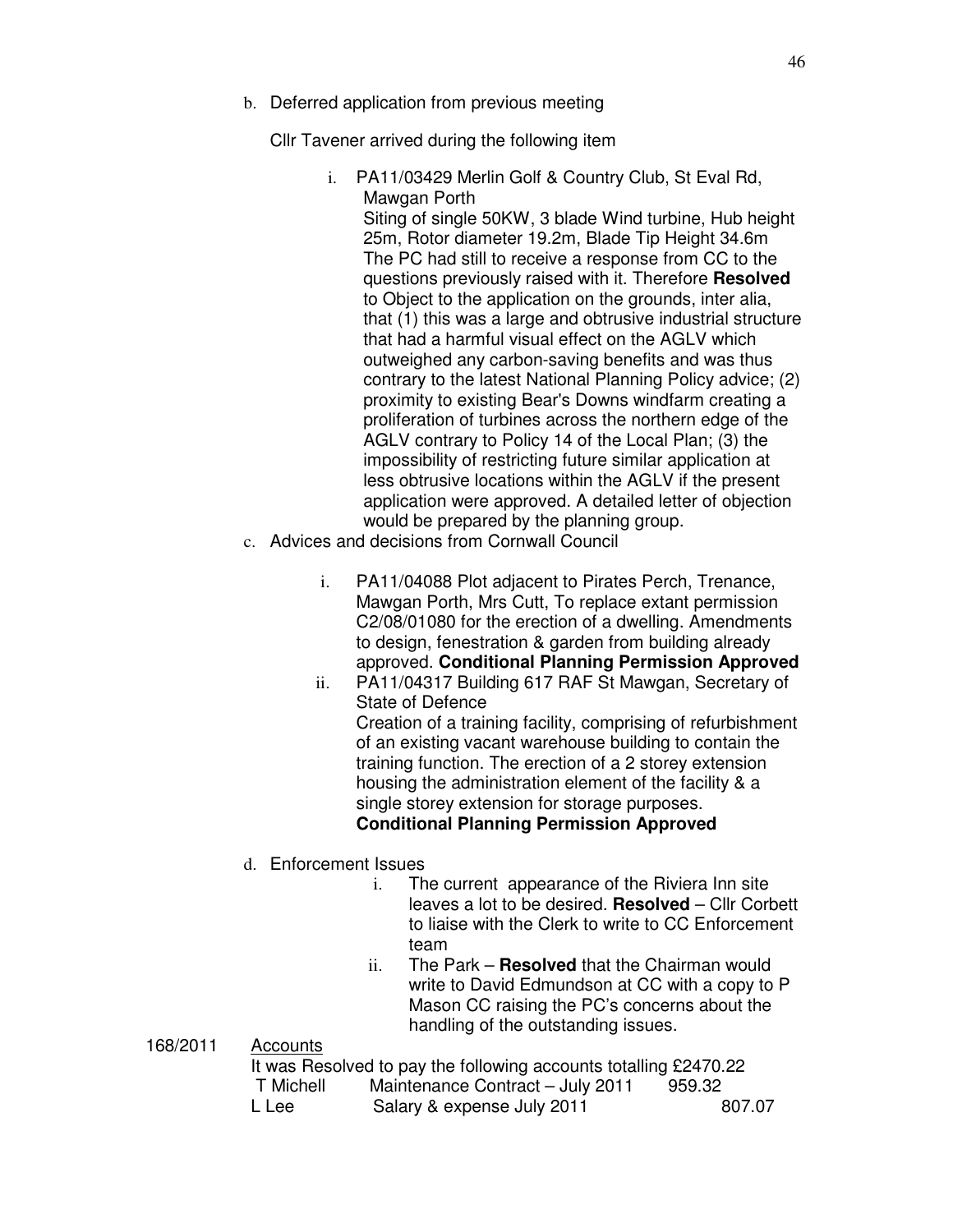| M Farmer           | Beach Contract- July |                          |         | 670.00 |
|--------------------|----------------------|--------------------------|---------|--------|
| D MH Solutions Ltd |                      | Risk assessment software |         | 33.83  |
|                    |                      |                          | 2470.22 |        |

- 169/2011 Burial ground
	- a. The burial of the Late Kevin Joseph McKeown took place on 27 July 2011
- 170/2011 Mawgan Porth Beach
	- a. Clarification of Ownership **Resolved** that the Clerk would liaise with Cllr Roberts to annotate a map of the beach with the appropriate landowners. On completion a copy of would be given to the Beach Working Group for future reference
	- b. Sewerage problem –reported to SWW & EA The Clerk advised that the EA had located the source of the problem in the vicinity of St Columb Major. The fault has now been corrected & the EA are taking action to avoid a recurrence.
	- c. Contributions  $-$  £720 has been received following the initial mailing to businesses. The Clerk has now made contact with the remaining businesses. **Resolved** - The Clerk will liaise with Cllr Tavener following receipt of the August bank statement, to arrange a sweep up of outstanding contributions.
- 171/2011 Tredragon Road **Resolved** to report the recent damage caused by the grounding of an HGV, to CC Highways & request they consider the need for a sign 'No left turn for HGV's' going up the hill from Mawgan Porth
- 172/2011 Playing Field Gate Resolved to arrange the repair of the gate (caused by its removal at the time of the Feast Sports) & send the bill to the Feast Sports committee for payment. It should be noted that keys for the gate are held by T Michell & Cllr Corbett.
- 173/2011 Correspondence for information all circulated
	- a. CALC Code of Conduct
	- b. CALC- The Week Issue 37
	- c. CALC- Membership of the Police and Crime Panels of Councils
	- d. CALC- CILCA residential course
	- e. CC- Bathing Water Quality posters
	- f. EA- Weekly Bathing Water update
	- g. The Independent Complaints Advocacy Service (ICAS)- Article forwarded to magazine